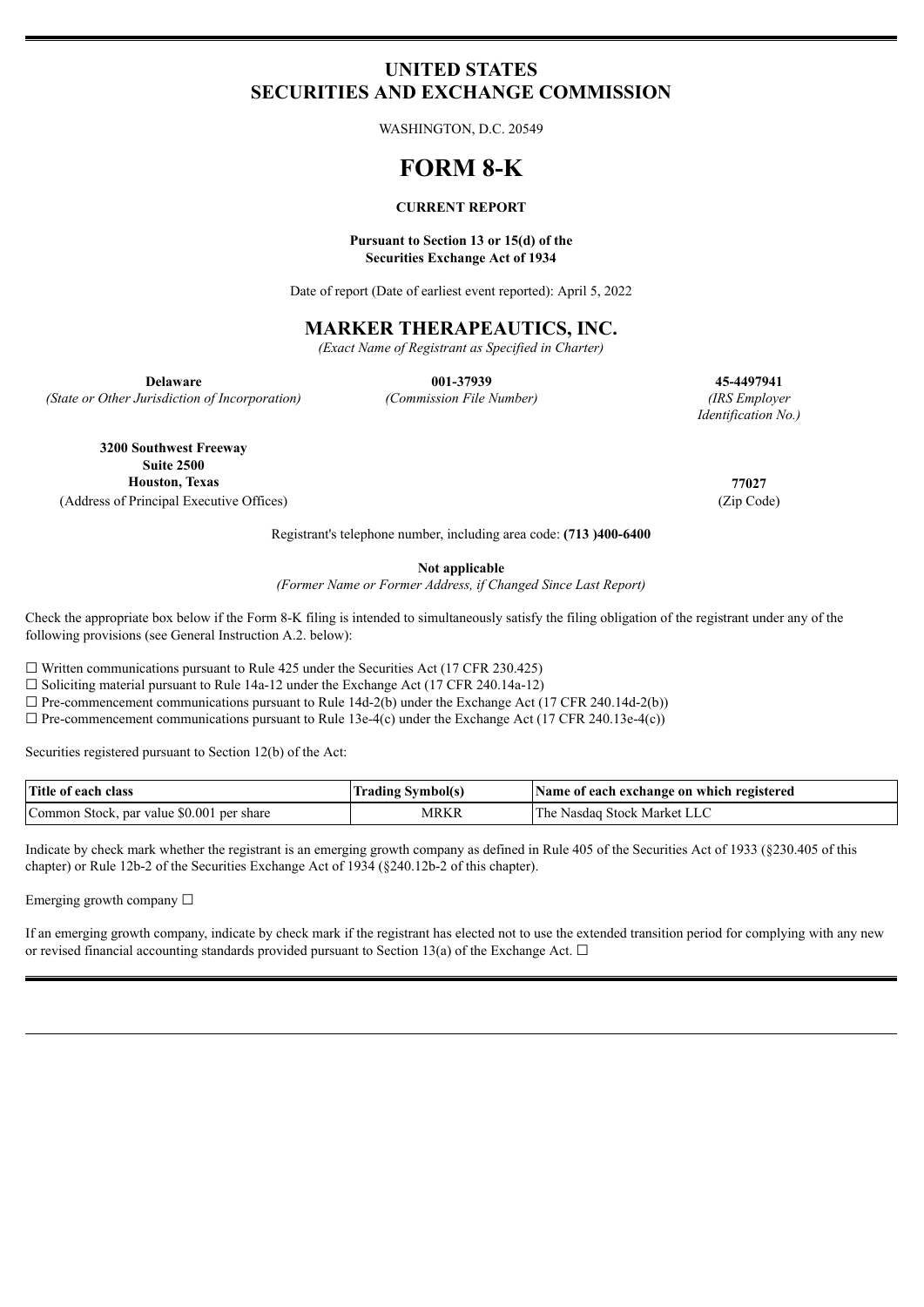#### Item 5.02 Departure of Directors or Certain Officers; Election of Directors; Appointment of Certain Officers; Compensatory **Arrangements of Certain Officers.**

On April 5, 2022, Mr. Frederick Wasserman, a member of the board of directors (the "Board") of Marker Therapeutics, Inc. (the "Company"), notified the Board that he will not stand for reelection as a director of the Company upon expiration of his current term. Mr. Wasserman's term expires at the Company's 2022 Annual Meeting of Stockholders (the "2022 Annual Meeting"). Mr. Wasserman is currently Chair of the Board and serves on the Audit, Compensation and Nominating and Corporate Governance Committees, and will serve in his current positions until the conclusion of the 2022 Annual Meeting.

Mr. Wasserman's decision to let his term expire and not to stand for reelection at the 2022 Annual Meeting is not based on any disagreement with the Company or its management. He has served on the Company's Board of Directors since January 2016. The Company thanks Mr. Wasserman for his service and significant contributions to the Company and wishes him luck in his future endeavors.